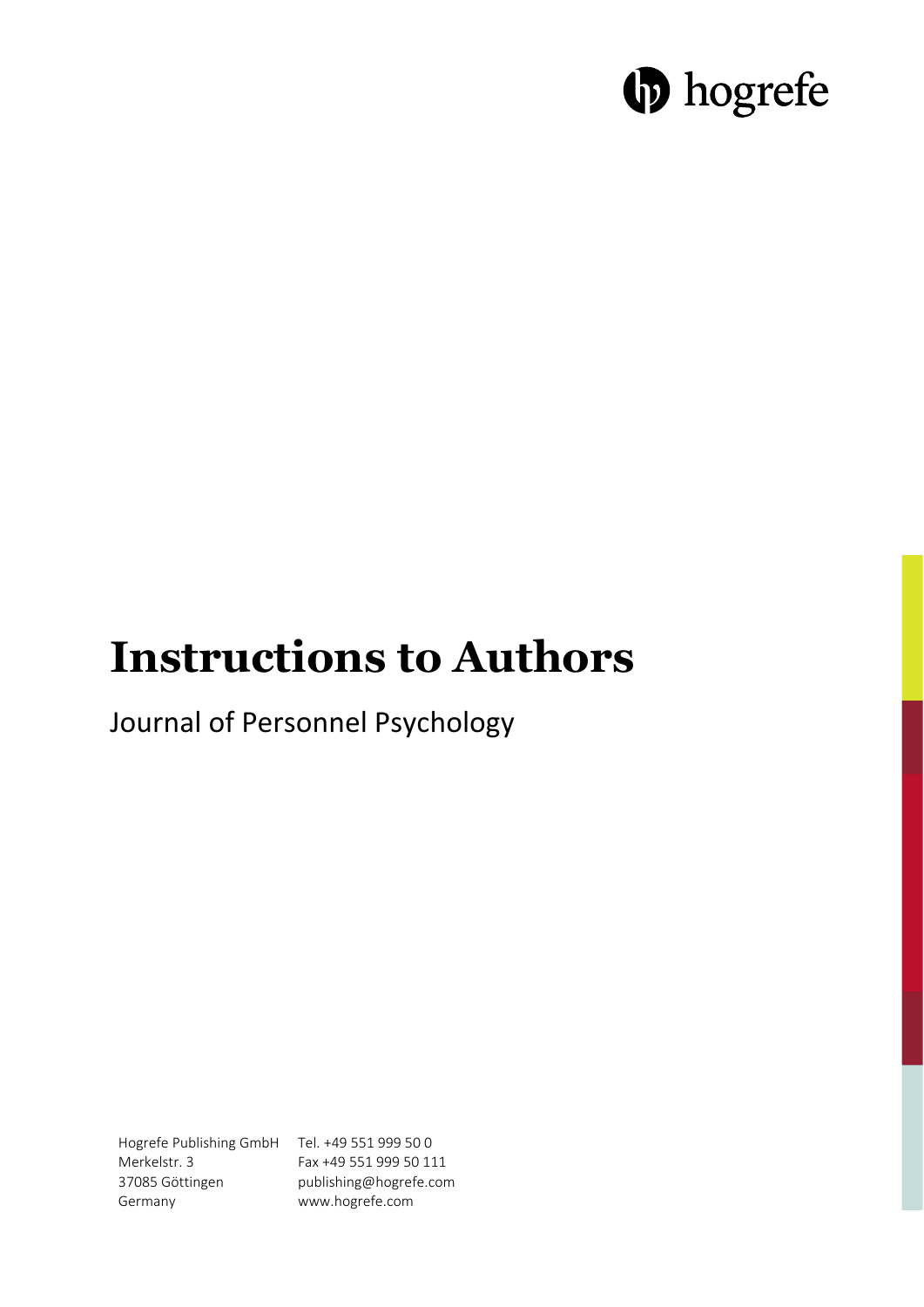## **Aims and Scope of** *Journal of Personnel Psychology*

The journal welcomes excellent empirical and theoretical contributions to basic and applied research in personnel psychology and related methodology. Reviews are also welcome, as are replications of previous research. Articles deal with all fields in personnel psychology, such as personnel selection, performance measurement, motivation, leadership, organizational commitment, personnel development and training, new test developments, and job analysis. As many topics in personnel psychology are closely related to issues in other branches of psychology or, more generally, the social sciences and human resource management, the journal is open to contributions of an interdisciplinary nature.

## *Journal of Personnel Psychology* **publishes the following types of articles**

There are five categories of submission:

#### **Original Articles**

present novel empirical results to make theoretical, methodological, and/or applied advances (with a maximum length of 6,000 words, including references but excluding tables and figures)

#### **Research Notes**

are similar to original articles but shorter (with a maximum length of 2,500 words, including references but excluding tables and figures)

#### **Review Articles**

summarize (preferably via meta-analysis) and integrate a clearly defined literature and make theoretical advances in this area (with a maximum length of 8,000 words, including references but excluding tables and figures)

#### **Registered Reports and Hybrid Registered Reports**

present empirical data similar to Original Articles or Research Notes but are evaluated in a two-stage review process. In both variants, authors initially submit detailed Introduction and Method sections but present and discuss results only after positive evaluation at the first stage. Registered Reports are detailed proposals for empirical research that is conducted only after approval at the first stage. Hybrid Registered Reports are submitted and evaluated in similar ways but cover research already completed prior to Stage 1 submission. Both Registered Reports and Hybrid Registered Reports can have the usual length of either Original Articles (6,000 words) or Research Notes (2,500 words) at the second stage of the review process but should be approximately one third shorter at first-stage submission (i.e., about 4,000 or 1,700 words, respectively). Replication studies *must* be submitted as a Registered Report or as a Hybrid Registered Report and should normally not exceed the length of Research Notes unless multiple replications are reported in one article. Replication studies may be based either on the exact same methods as the original research (direct replications) or on advanced methodology (e.g., richer designs, more adequate sampling, etc.), or present a combination of these types of replications. In addition to what is outlined in these Instructions to Authors, specific requirements apply to Registered Reports and Hybrid Registered Reports – please see the specific guidelines for these submission types in the Advice for Authors on the journal's web page at www.hgf.io/jppsy.

## **Manuscript Format and Style**

### **Blind Reviewing is Mandatory**

Authors should therefore remove all potentially identifying information from the manuscript, replacing names and any indication of the university where a study was conducted by neutral placeholders.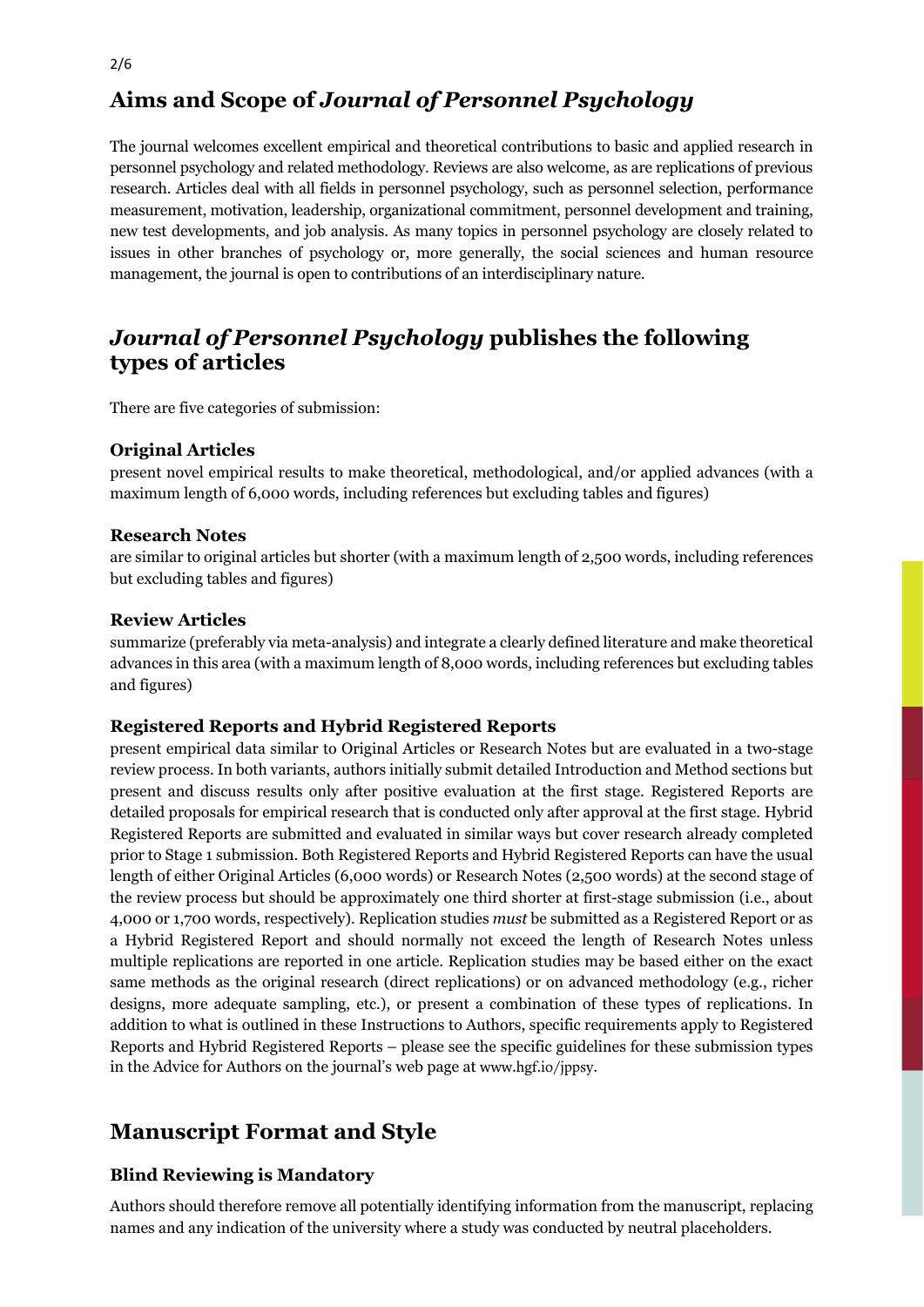#### **Scientific Nomenclature and Style**

All manuscripts should be prepared according to the *Publication Manual of the American Psychological Association* (7th ed.) as regards both style and presentation. In particular, statistical and mathematical copy as well as citations and references should conform to the *Publication Manual*. In the reference list, make sure to provide the DOIs (Digital Object Identifiers) of the cited journal articles. Footnotes should be avoided, please integrate into the running text wherever possible. All manuscripts must be typed in double line spacing and include an abstract (max. 120 words). Please place the abstract on the first page of the manuscript file, not on the title page. Instructions for preparing tables, figures, references, and abstracts are detailed in the *Publication Manual*.

#### **Title Page**

To facilitate blind reviewing, the title page of the submitted manuscript should include only the paper's title and running head. A second title page including all author information should be submitted as a separate document. This should include the following information: title of the article; given name and family name of author(s), name of the institute or clinic (if there is more than one author or institution, affiliations should be indicated using superscript Arabic numerals); contact information of corresponding author and coauthor(s) (including emails and phone numbers); and the author notes (including acknowledgments, disclosures, and funding sources). A template for the title page is available on the journal's website at www.hgf.io/jppsy. We encourage the inclusion of a section headed Authorship which outlines the contributions of the individual authors to the paper using relevant CRediT roles, formatted as in the following example (author order as on the article):

Philipp Yang, conceptualization, methodology; Ina Smith, funding acquisition; Sun

Cheung, writing – review & editing.

Please refer to https://casrai.org/credit/ for the contributor roles.

#### **Figures and Tables**

Figures and tables should be numbered using Arabic numerals. The number of figures and tables should be kept to a minimum and only be included to facilitate understanding of the text; but descriptive statistics (*M*, *SD*) and intercorrelations of all study variables must be reported in one table. The same information should not appear in both a figure and a table. Each table and figure must be cited in the text and should be accompanied by a legend. Please place tables and figures on separate pages at the end of the reference list. In the text, indicate where the table or figure should ideally be inserted using a placeholder. Please note that online submission via Editorial Manager allows title page, text, figures, and tables to be submitted as separate files. Figures must be supplied in a form suitable for reproduction: preferably high-resolution bitmaps (e.g., jpg, 300 dpi) or as vector graphics files. Figures will normally be reproduced in black and white only. While it is possible to reproduce color illustrations, authors are reminded that they will be invoiced for the extra costs involved.

#### **Language**

Authors should avoid the use of sexist language. It is recommended that authors who are not native speakers of English have their papers checked and corrected by a native-speaker colleague before submission. Standard US American spelling and punctuation as given in *Webster's New Collegiate Dictionary* should be followed.

#### **Open Data and Electronic Supplementary Material (ESM)**

Authors may submit study data, analysis scripts, and other study materials for manuscripts that involve new data as Electronic Supplementary Materials (ESM). In general, ESM may be files that were used to carry out the research (such as datasets) or additional items that are not essential for inclusion in the full text but would nevertheless benefit the reader. ESM is not included in the article word count. Being electronic, ESM can also include items that cannot, at this time, be produced in print form. ESM will be published online as received from the author(s) without any conversion, testing, or reformatting. They will not be checked for typographical errors or functionality. The responsibility for the content and functionality remains entirely with the author(s). Hogrefe Publishing does not provide technical support for the creation or viewing of the supplementary files. If necessary, authors should seek the assistance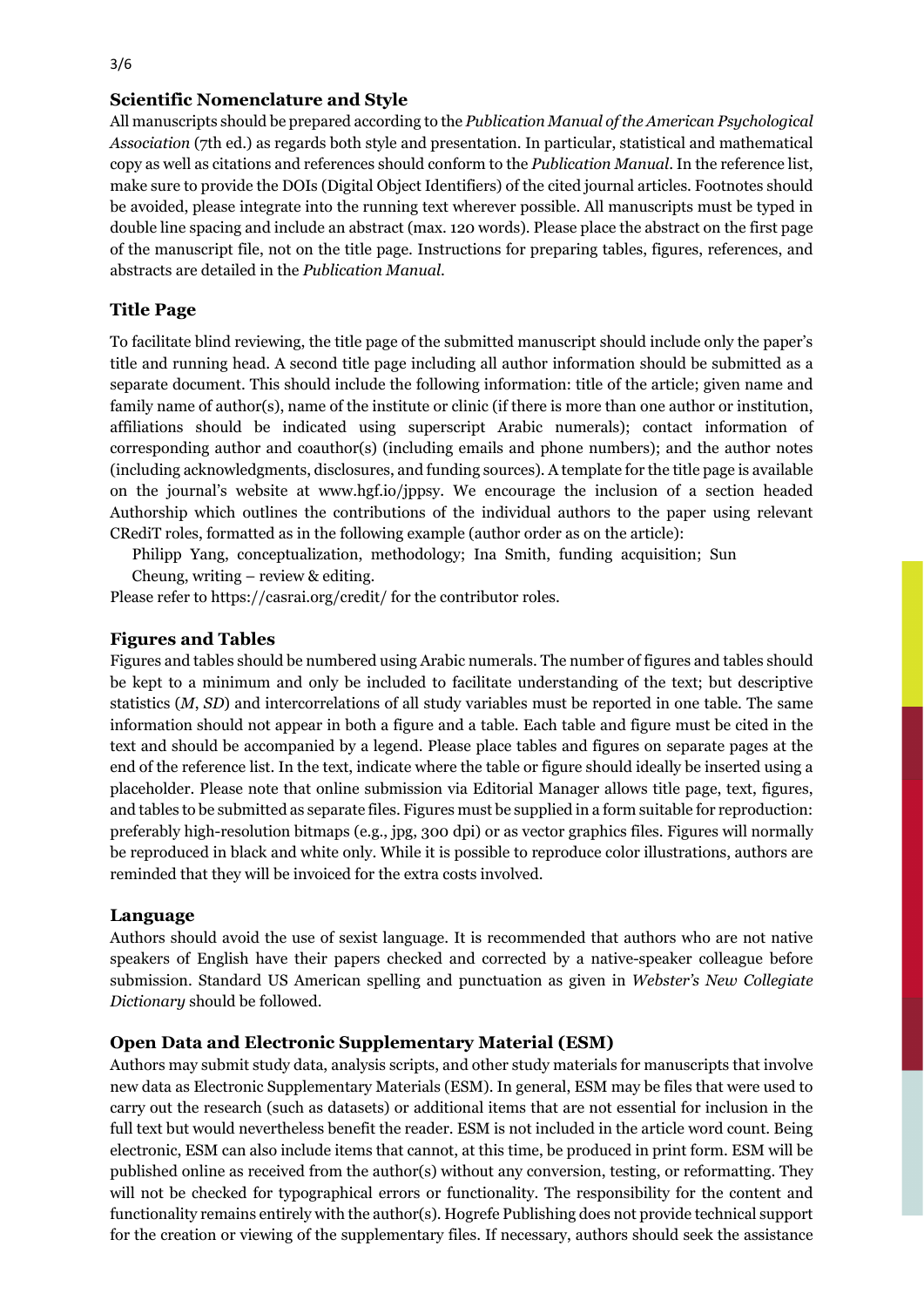of their local IT department. Like the manuscript, ESM should be original and not previously published. If previously published, it must be submitted with the necessary permissions. Note that the ESM files, just like the article itself, are permanent records and may not be altered once they have been published online. Please ensure that any ESM submitted with the article is in compliance with the EU General Data Protection Regulation (GDPR).

#### *Submission*

ESM files will be subjected to peer review along with the article itself. The number of ESM files you submit should be no more than 10. The file size should be kept as small as possible, not exceeding 10 MB in total. All file formats are accepted with the exception of executable files (e.g., .exe, .com, or .msi). Commonly used file formats that are accessible by most readers are preferred. Following the online instructions, submit the ESM files in a single zip file separate from the other files that are part of your submission.

#### *Citation in Manuscript*

All ESM files must be referred to with in-text citations (as for tables, figures, and appendices) and should be numbered in the order in which they are cited in the text. Follow the example:

For more information, listen to the audio file in Electronic Supplementary Material 1.

or: (listen to the audio file in Electronic Supplementary Material 1)

or: (the audio file is provided in Electronic Supplementary Material 1)

If appropriate, you may combine several ESM elements into a single file. For example:

See Tables 1–3 in Electronic Supplementary Material 1.

Include a section headed ''Electronic Supplementary Material'' at the end of your article before the reference section. List all files in the order in which they are cited in the text. Provide a description for each ESM file (max. 20 words). Follow the example:

*ESM 1.* Audio file containing utterances of the study participants

*ESM 2.* Tables showing additional *p*-values, weather variables, and demographic characteristics

### **Manuscript Submission**

Submissions are only accepted online at www.editorialmanager.com/jppsy, including any electronic supplementary material (ESM), if applicable. Please follow the online instructions for submission. Should you have any technical queries regarding this process, please contact:

Juliane Munson

Hogrefe Publishing

Tel.: +49 551 99950-422

Fax: +49 551 99950-425

production@hogrefe.com

Submission of manuscripts is taken to imply that neither the manuscript nor any component of it has already been published or is currently under consideration by another journal.

### **Review Process**

Based on the title and abstract, two or more reviewers will be requested to review the manuscript. The editor in chief makes an editorial decision and notifies the corresponding author of the result, usually within two working days of receiving the reviewers' feedback. There are four kinds of decisions: accept, minor revision, major revision, and reject. Rejected manuscripts can be resubmitted after substantial revision, but they will be treated as new manuscripts. The entire review process is completely reliant on electronic communication in order to ensure speedy processing.

4/6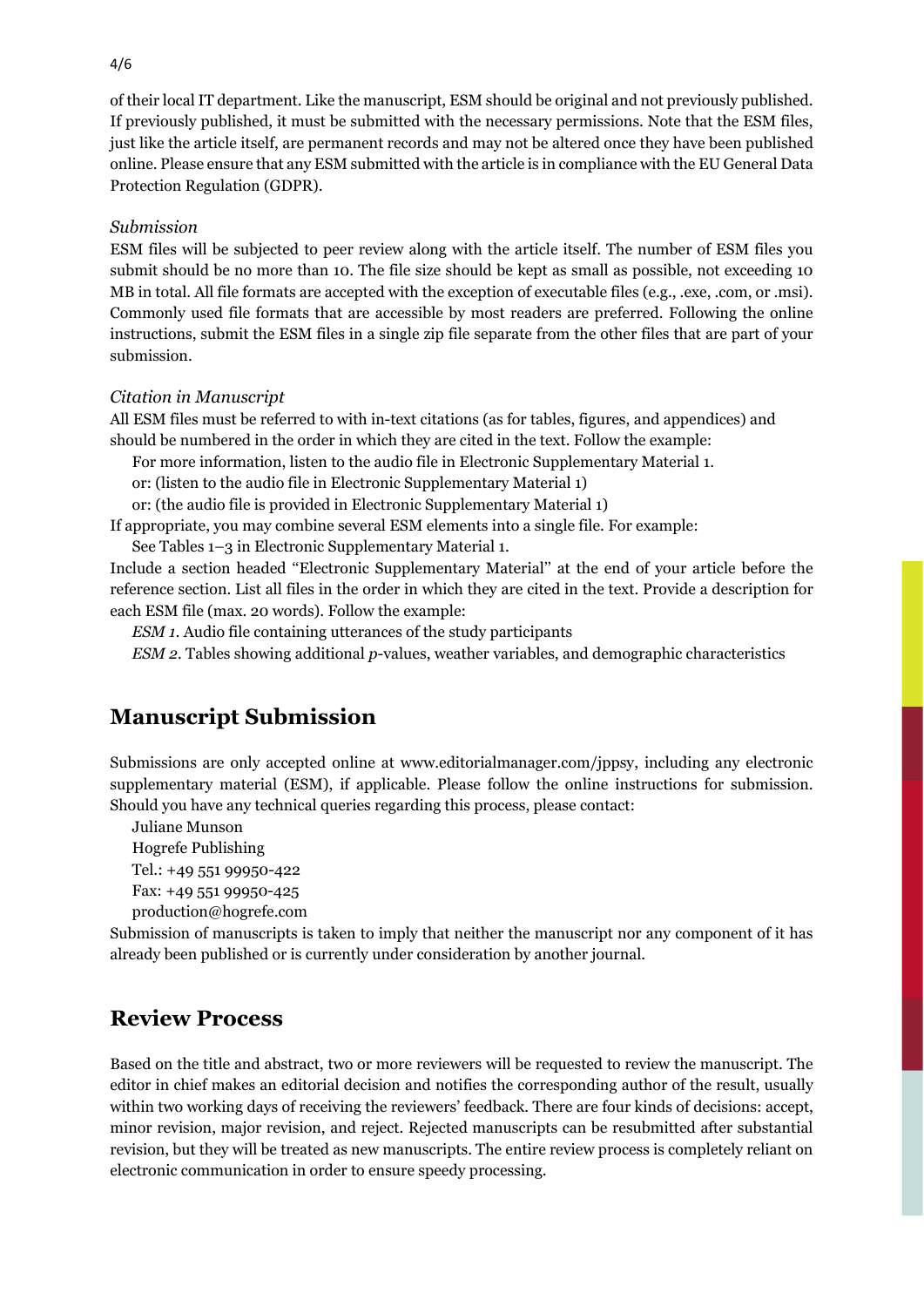## **Proofs**

PDF proofs will be sent to the corresponding author. Changes of content or stylistic changes may only be made in exceptional cases in the proofs. Corrections that exceed 5% of the typesetting costs may be invoiced to the authors.

## **Offprints**

The corresponding author of each accepted paper will receive free online access to the published version of the paper when it is first released online. The author may download the PDF of the published version of record. It is provided for the author's personal use, including for sharing with coauthors (see also the document ''Guidelines on sharing and use of articles in Hogrefe journals'' on the journal's web page at www.hgf.io/jppsy).

## **Copyright Agreement**

By submitting an article, the author confirms and guarantees on behalf of him-/herself and any coauthors that the manuscript has not been submitted or published elsewhere, and that he or she holds all copyright in and titles to the submitted contribution, including any figures, photographs, line drawings, plans, maps, sketches, and tables, and that the article and its contents do not infringe in any way on the rights of third parties. The author indemnifies and holds harmless the publisher from any third-party claims.

The author agrees, upon acceptance of the article for publication, to transfer to the publisher the exclusive right to reproduce and distribute the article and its contents, both physically and in nonphysical, electronic, or other form, in the journal to which it has been submitted and in other independent publications, with no limitations on the number of copies or on the form or the extent of distribution. These rights are transferred for the duration of copyright as defined by international law. Furthermore, the author transfers to the publisher the following exclusive rights to the article and its contents:

- 1. The rights to produce advance copies, reprints, or offprints of the article, in full or in part, to undertake or allow translations into other languages, to distribute other forms or modified versions of the article, and to produce and distribute summaries or abstracts.
- 2. The rights to microfilm and microfiche editions or similar, to the use of the article and its contents in videotext, teletext, and similar systems, to recordings or reproduction using other media, digital or analog, including electronic, magnetic, and optical media, and in multimedia form, as well as for public broadcasting in radio, television, or other forms of broadcast.
- 3. The rights to store the article and its content in machine-readable or electronic form on all media (such as computer disks, compact disks, magnetic tape), to store the article and its contents in online databases belonging to the publisher or third parties for viewing or downloading by third parties, and to present or reproduce the article or its contents on visual display screens, monitors, and similar devices, either directly or via data transmission.
- 4. The rights to reproduce and distribute the article and its contents by all other means, including photo-mechanical and similar processes (such as photocopying or facsimile), and as part of so-called document delivery services.
- 5. The right to transfer any or all rights mentioned in this agreement, as well as rights retained by the relevant copyright clearing centers, including royalty rights to third parties.